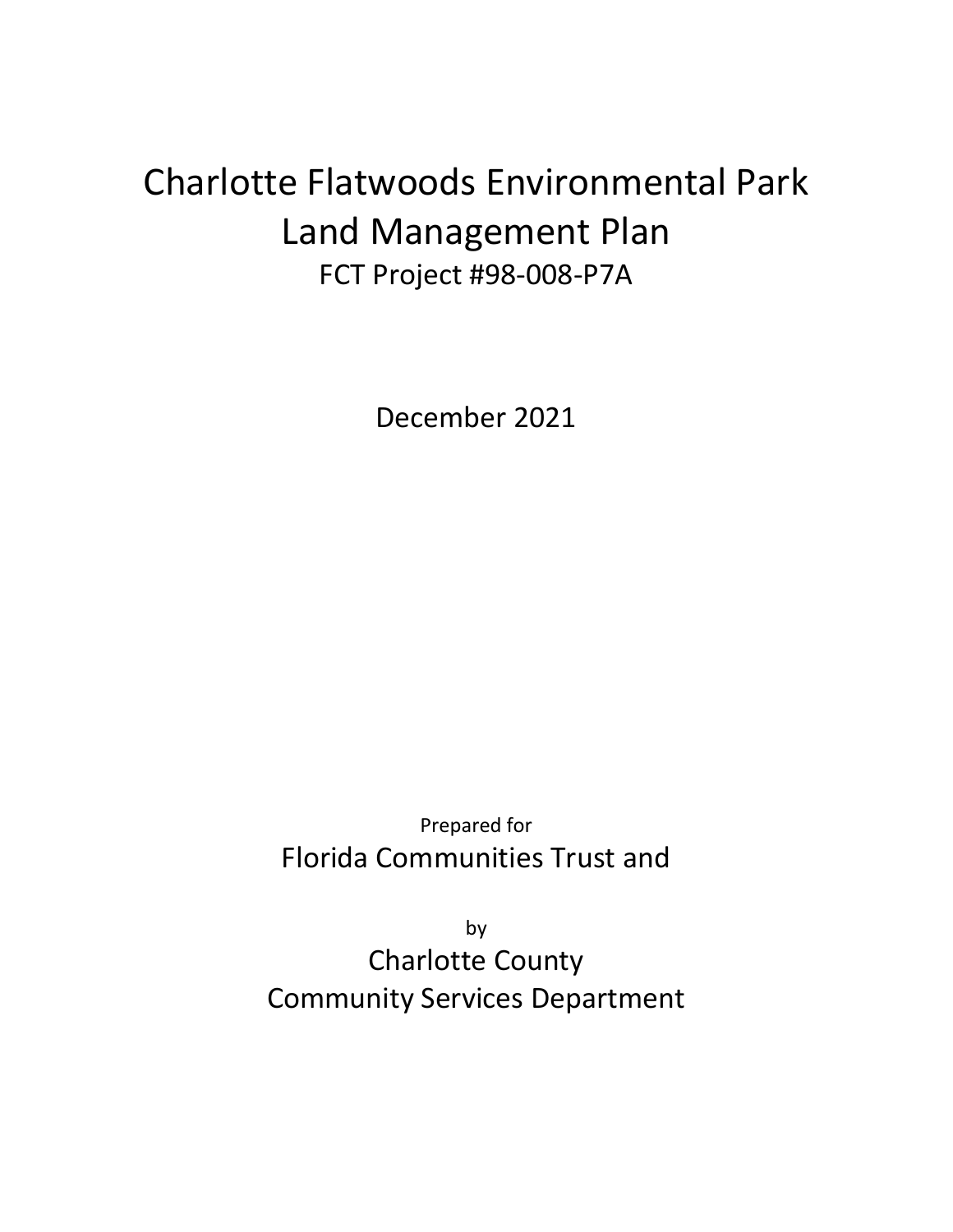# **Table of Contents**

| 1.0 |  |
|-----|--|
| 2.0 |  |
| 3.0 |  |
| 3.1 |  |
| 3.2 |  |
| 3.3 |  |
| 3.4 |  |
| 3.5 |  |
| 3.6 |  |
| 3.7 |  |
| 4.0 |  |
| 4.1 |  |
| 4.2 |  |
| 4.3 |  |
| 4.4 |  |
| 4.5 |  |
| 4.6 |  |
| 4.7 |  |
| 4.8 |  |
| 4.9 |  |
| 5.0 |  |
| 5.1 |  |
| 5.2 |  |
| 5.3 |  |
| 5.4 |  |
| 5.5 |  |
| 5.6 |  |
| 6.0 |  |
| 7.0 |  |
| 8.0 |  |
| 8.1 |  |
| 8.2 |  |
| 8.3 |  |
| 8.4 |  |

# **Exhibits**

| Exhibit A - Location            | Exhibit F - Master Site Plan    |
|---------------------------------|---------------------------------|
| Exhibit $B -$ Boundary          | Exhibit G - Trails Map          |
| Exhibit C - Public Lands        | Exhibit H - Approved FLUM Map   |
| Exhibit D - Natural Communities | Exhibit $I - Z$ oning Map       |
| Exhibit $E -$ Soils             | Exhibit J - FEMA Floodplain Map |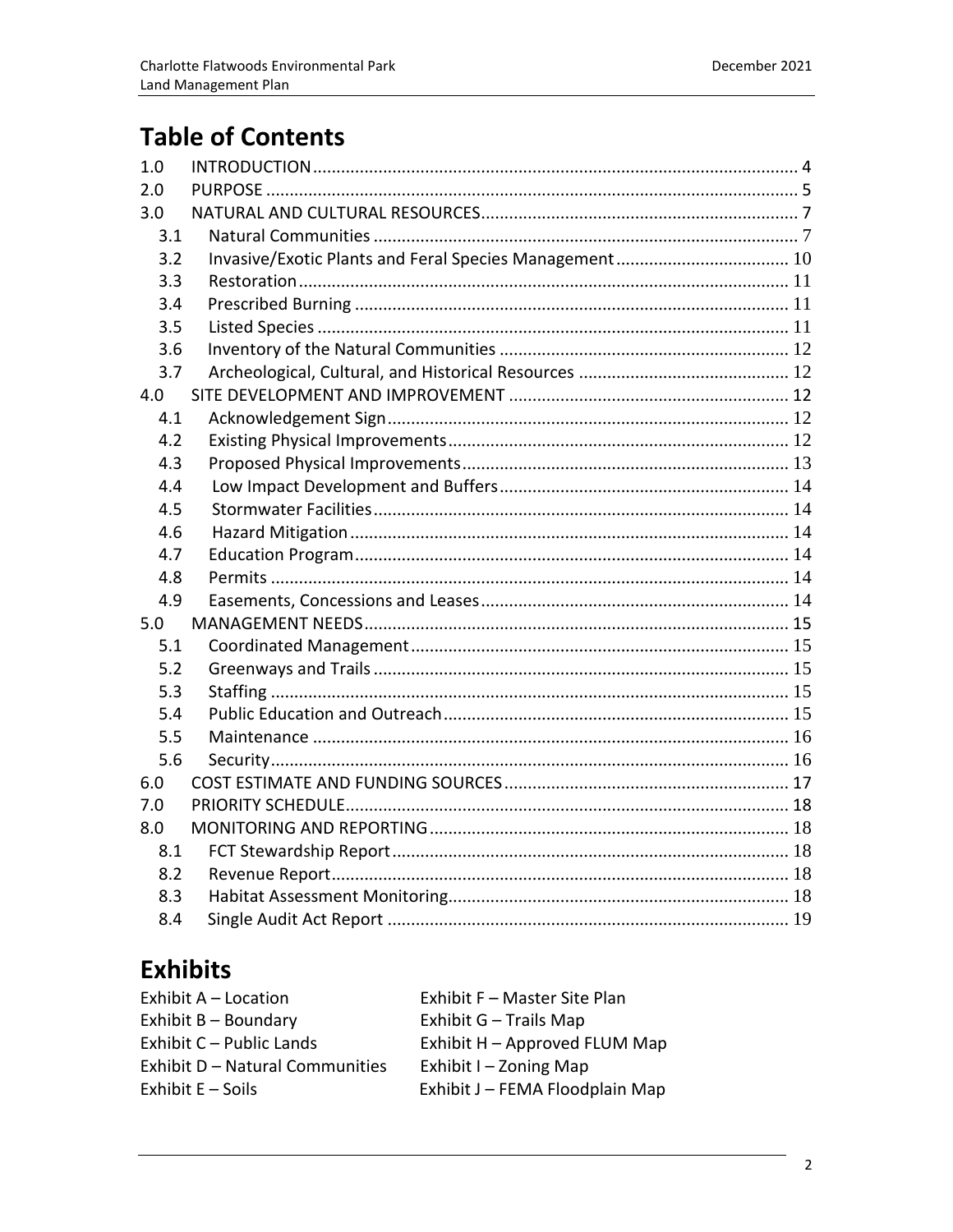# **Appendices**

Appendix A – Report Forms

Appendix B – Florida's Most Invasive Species List

Appendix C – Grant Award Agreements

Appendix D – Archeological Survey 2005

Appendix E – Priority Schedule

# **Abbreviations and Acronyms**

| <b>ATV</b>               | <b>All-terrain vehicle</b>                            |  |  |
|--------------------------|-------------------------------------------------------|--|--|
| <b>CHEC</b>              | <b>Charlotte Harbor Environmental Center</b>          |  |  |
| <b>DEP</b>               | <b>Florida Department of Environmental Protection</b> |  |  |
| <b>DNR</b>               | <b>Florida Department of Natural Resources</b>        |  |  |
| <b>DOF</b>               | Fl. Dep. of Agri, And Consumer Svc. Div. of           |  |  |
|                          | <b>Forestry</b>                                       |  |  |
| <b>FNAI</b>              | <b>Fl. Natural Areas Inventory</b>                    |  |  |
| <b>FWC</b>               | <b>Fl. Fish and Wildlife Conservation Commission</b>  |  |  |
| <b>HCP</b>               | <b>Habitat Conservation Plan</b>                      |  |  |
| <b>MP</b>                | <b>Management Plan</b>                                |  |  |
| <b>Natural Resources</b> | <b>Charlotte County Natural Resources Division</b>    |  |  |
| <b>SWFWMD</b>            | <b>SWFL Water Management District</b>                 |  |  |
| <b>USGS</b>              | <b>United States Geologic Survey</b>                  |  |  |
| <b>USFWS</b>             | <b>United States Fish and Wildlife Service</b>        |  |  |
|                          |                                                       |  |  |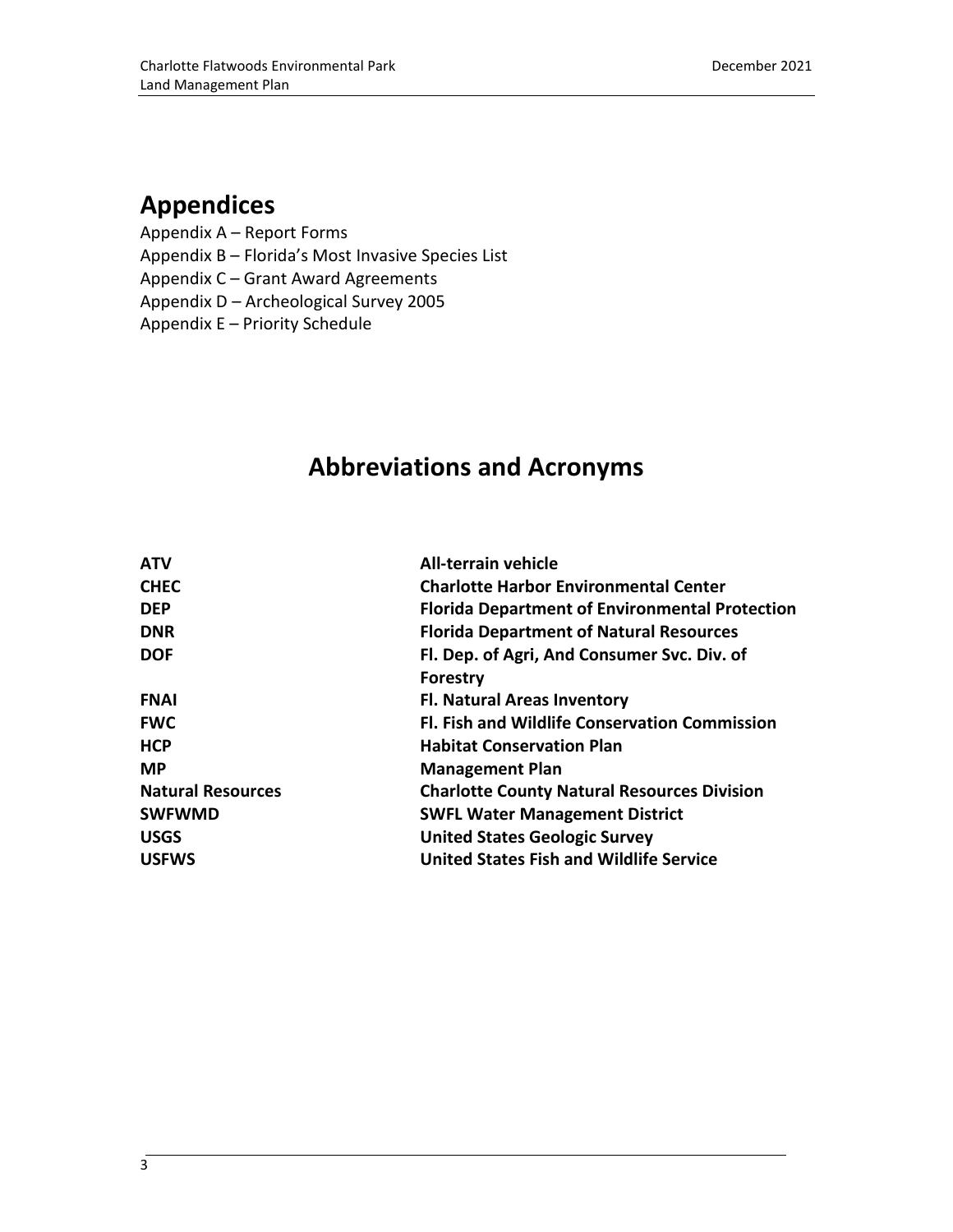# <span id="page-3-0"></span>**1.0 INTRODUCTION**

Charlotte Flatwoods Environmental Park is a 487.3 acre tract of environmentally sensitive land located in south eastern Charlotte County (*Exhibit A*). US 41 (Tamiami Trail) borders the east boundary of the park, Zemel Road borders the southern boundary and the northern and western boundaries are adjacent to state conservation lands (Yucca Pens Management Unit) managed by the Florida Fish and Wildlife Conservation Commission (FWC). The Park is located in Township 42 South, Range 23 East, Section 24 and Township 42 South, Range 24 East, Section 19.

Approximately 28 acres of the site consists of a shallow borrow pit which now serves as a functioning fresh water marsh ecosystem. Natural fresh water wetlands make up another 39 acres, with the remaining areas of the site being either wet or mesic flatwoods. Listed species that have been documented within the park include bald eagle (Haliaeetus leucocephalus), osprey (Pandion haliaetus), eastern indigo snake (Drymarchon corais), red-cockaded woodpecker (Picoides borealis), Florida sandhill crane (Grus canadensis pratensis), and Florida grasshopper sparrow (Ammodramus savannarum floridamis). A complete listing of species, including select documented but yet to be verified occurrences is provided with the annual FCT Stewardship Reports.

Grant funding from the Florida Communities Trust (FCT) was used to acquire a portion of the park. The remainder was acquired using the Charlotte County Local Option Sales Tax. This Management Plan outlines the monitoring and management activities for the park and was developed to ensure that the park will be managed in accordance with the Grant Award Agreement (*Appendix C*) and in furtherance of the purpose of the grant application. Literature and advertising will identify that Charlotte Flatwoods was acquired, in 1996, with funds from the Florida Communities Trust. Key management strategies include prescribed burns and exotic/invasive species removal. Activities such as garbage removal, site security, grading of ditch lines and plow lines, and mechanical vegetation reduction are also important aspects in the restoration and management of the park. The park is and will remain open to the public with trails and a wildlife observation area that further the public enjoyment of this site. Occasional tours or educational hikes of the park may be scheduled for the public. Only passive use recreation (e.g. hiking, bird watching, etc.) will be allowed within the Park. Ordinances prohibit destructive uses such as ATV use, illegal dumping, hunting, etc.

The park provides public outdoor recreation that is compatible with the conservation, protection, and enhancement of the site. Passive recreation is a desired use of the park and considered important in building public appreciation. Such use is also important in furthering the protection of the Park and the plants and animals found there.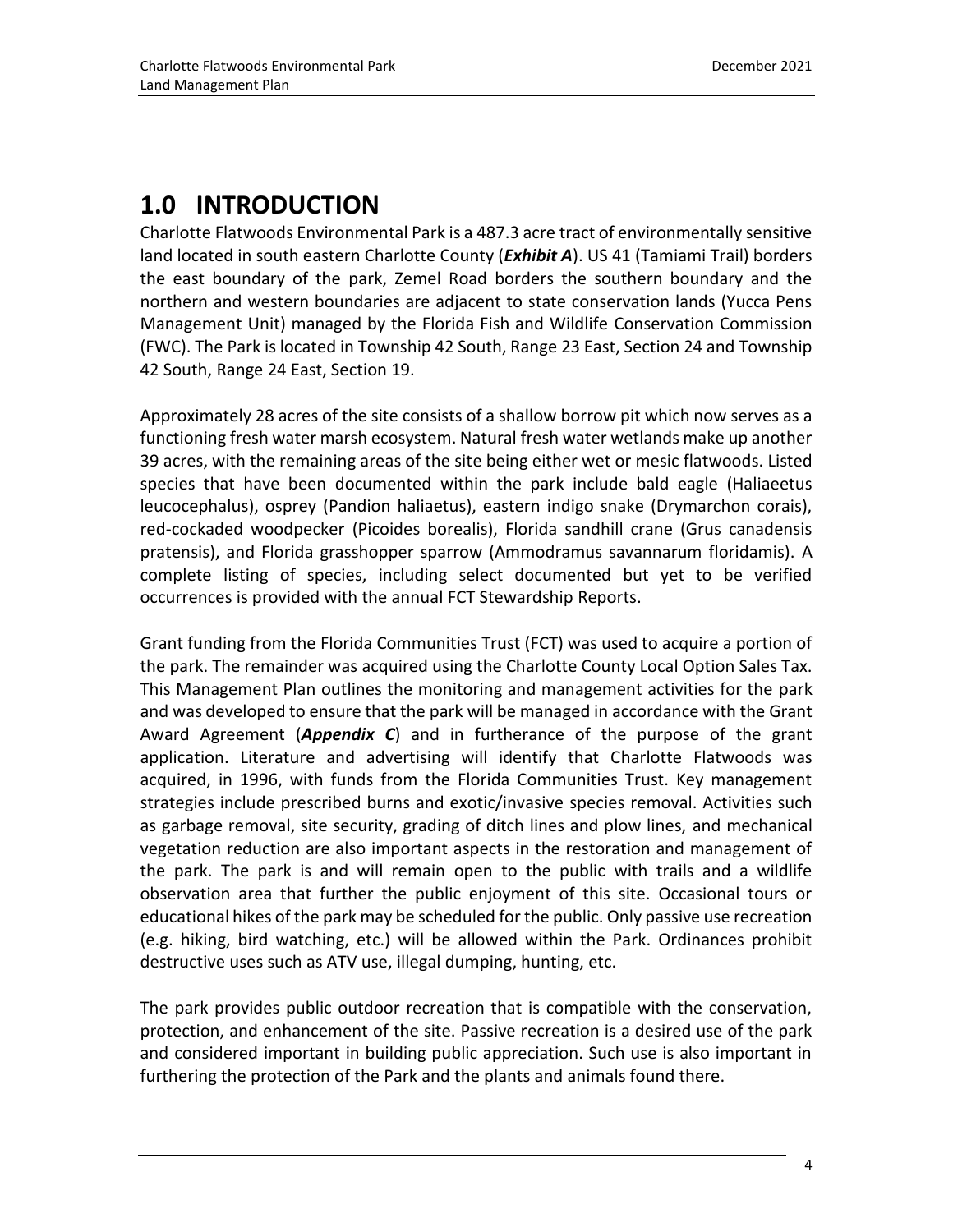# <span id="page-4-0"></span>**2.0 PURPOSE**

The purpose for acquiring this Property was for the protection of natural ecosystems and threatened and endangered species. Several listed species are found on Charlotte Flatwoods. Since the acquisition of this property, it has become apparent that environmental parks and preserves are important in preserving many other species that may be threatened, or in danger of becoming threatened or endangered, but have not received the political or legal status of a listed species. The purpose of this park, therefore, includes the preservation of all native species found on within the park, to enhance region wide preservation of the status of non-threatened species, and recovery of threatened species regardless of legal protection status. In order to meet this purpose, all native species found on the park are considered protected from harm, harassment or take.

It is the goal of Charlotte County to continue to restore and manage the park for the optimal health of each habitat and to maximize the diversity of both flora and fauna within the communities and habitats onsite.

Priority management objectives include:

- Focus on managing for the Red-cockaded wood peckers as an umbrella species where appropriate
- Protect wetland resources and functions within the park boundaries
- Increase habitat suitability for other known or potential listed species
- Manage for appropriate species diversity

These objectives do not allow for the displacement of any natural habitat or environmental community by another by management design: i.e. it is not acceptable to manage mesic flatwoods for scrub-jay habitat.

The future land use and zoning designations were changed between 2002-2006. The final future land use designation for Charlotte Flatwoods is Resource Conservation. The final zoning designation for Charlotte Flatwoods is Environmentally Sensitive.

Objectives of Recreation and Open Space Element, of the Charlotte County, Smart Charlotte 2050 Plan that would be furthered by managing the park include:

### • **REC Objective 1.2 Park and Recreation Maintenance and Management** To protect and maintain existing parks and assets to preserve physical, environmental, functional, recreational and aesthetic values.

#### • **REC Policy 1.2.1 Public Awareness**

The County shall protect, restore, and manage natural resources in parks and provide interpretive information regarding environmental resources, conservation easements and ecosystems within parks. The County shall consider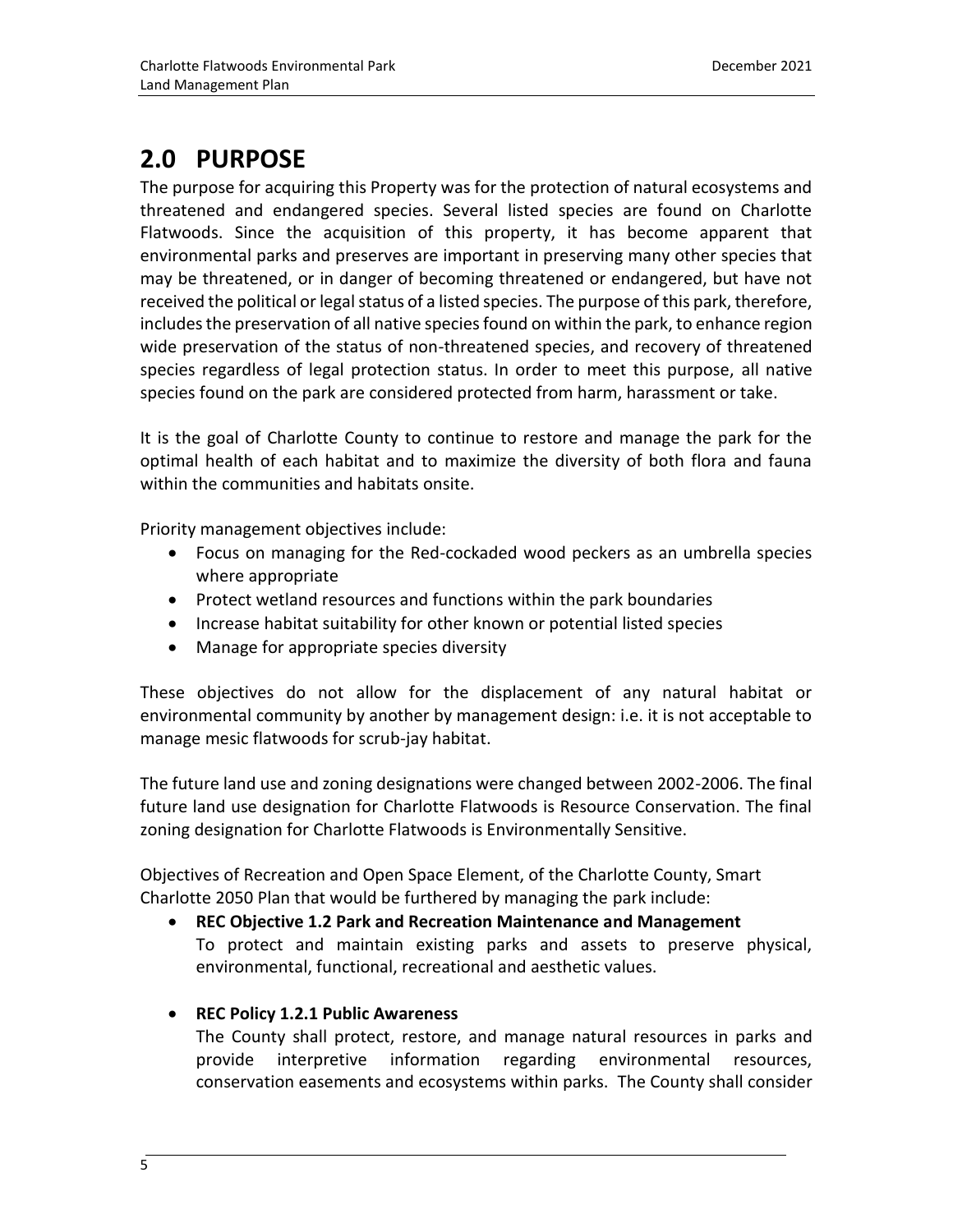the proper long-term ecological functions and recreational value of the land and will work to increase public awareness and understanding of ecological systems.

#### • **REC Policy 1.2.2 Park Management and Maintenance Guidelines**

The County shall develop and implement guidelines for all park assets and improvements that will serve to provide a uniform basis for establishing management and maintenance practices and criteria which consider periodic, short and long-term needs.

### • **REC Policy 1.2.3 Invasive Species Removal**

The County shall develop and pursue invasive, exotic plant and animal eradication programs for parks and open space by 2012.

Objectives of Natural Resources Element, of the Charlotte County, Smart Charlotte 2050 Plan that would be furthered by managing the park include:

#### • **ENV Policy 2.2.7 Environmental Acquisition and Management**

The County shall acquire and manage environmental lands using all available opportunities including, but not be limited to: levying an ad valorem tax; obtaining State, Federal and non-profit grant funding; land swaps; public/private partnerships; public/public partnerships (such as [Florida Communities Trust\);](http://www.floridacommunitiestrust.org/) community land trusts; and conservation easements. All lands acquired by the County for preservation shall be managed to retain their environmental value.

#### • **ENV Policy 2.2.10 Land Management**

The County, or duly authorized management agencies, shall develop and implement long range management plans for preservation or conservation lands consistent with the natural resources found on these properties.

#### • **ENV Policy 2.2.11 Public Awareness of Environmental Lands**

In cooperation with other government agencies and non-profit groups, the County shall work to increase public awareness, appreciation, and (consistent with the resources found at each site) access to the publicly owned preserves and environmental parks within the County's borders.

#### • **ENV Policy 2.3.6 Exotic Plant Removal**

The County shall continue to enforce the removal of invasive exotic plants. The County shall also prohibit the planting of species listed as noxious weeds by 5B-57.007, Florida Administrative Code, and listed as invasive species on the [Florida](http://www.fleppc.org/list/list.htm)  [Exotic Pest Plant Council Invasive Plant Lists.](http://www.fleppc.org/list/list.htm)

• **ENV Policy 2.3.8 Environmental Education**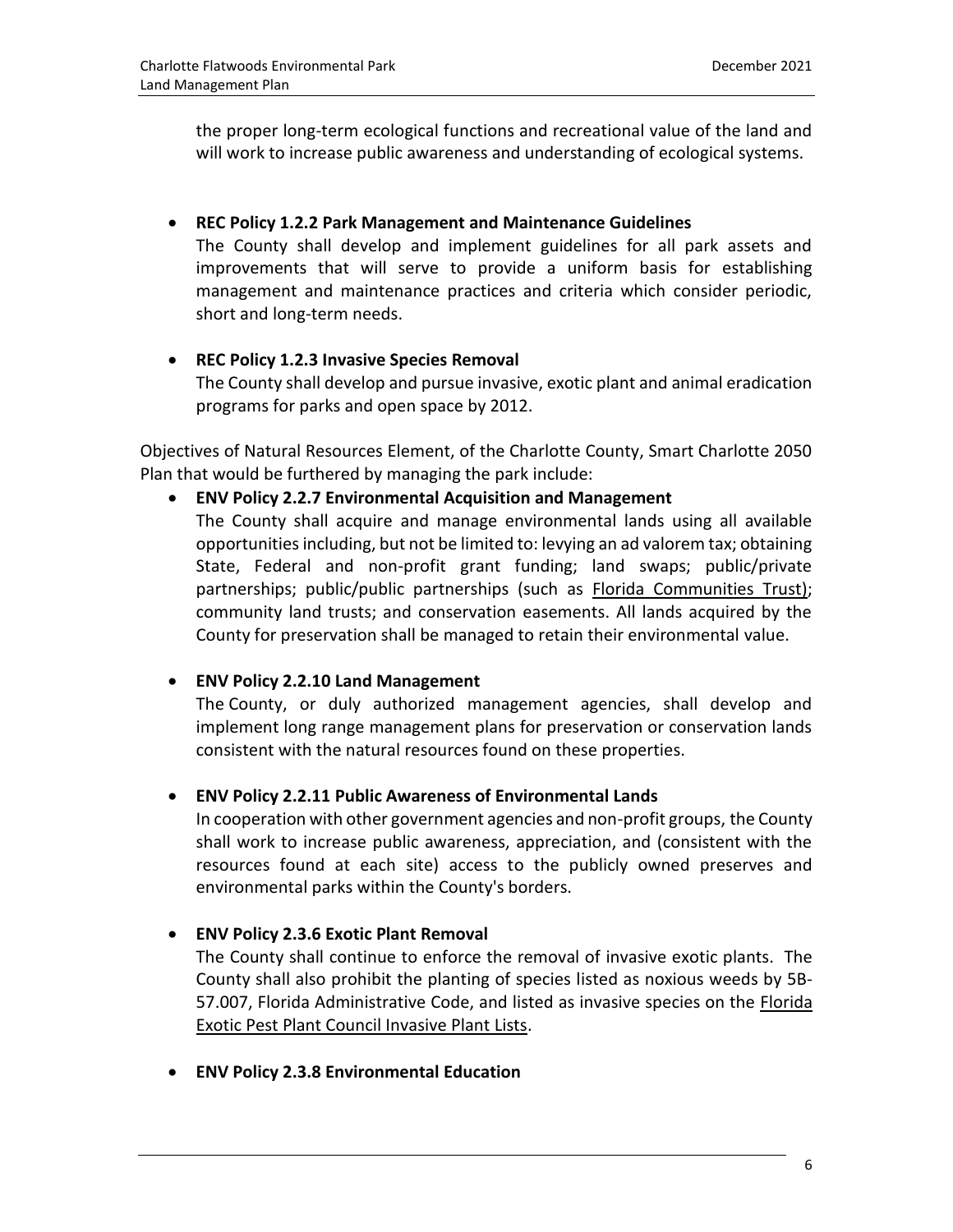The County shall support efforts to increase the public's understanding and stewardship of wildlife, natural communities, and other natural resources through partnerships with non-profit organizations such as the **Florida Master Naturalist** [Program,](http://www.masternaturalist.ifas.ufl.edu/) the Florida Yards and Neighborhoods Program, and the University of Florida Food and Agricultural Sciences program.

# <span id="page-6-0"></span>**3.0 NATURAL AND CULTURAL RESOURCES**

The valuable natural resources in Charlotte Flatwoods Environmental Park include natural communities such as depression marsh, wet flatwoods, and mesic flatwoods. Many threatened and endangered species depend on these ecosystems and are found within the park. The most important tools for the management of the natural resources within the park include prescribed fire and invasive species removal (Sections 3.4 and 3.5). The natural communities of the park are defined according to the Florida Natural Areas Inventory (FNAI) definitions and are delineated in *Exhibit D*.

Native vegetation communities will be managed in a manner that maintains the natural, functional and or successional integrity. Charlotte Flatwoods Initiative, whose main goal is to restore historic sheet flow to the region, will reconnect the project site and Charlotte Harbor designated by the Department of Environmental Protection as Class II Outstanding Florida Waters aquatic preserve and National Estuary. Staff monitors the site throughout the year, when occurrences of previously unknown protected and special plant and animal species are observed onsite these observations will be reported to FNAI utilizing the FNAI Field Report Forms or on the FNAI web site at: [http://www.fnai.org/FNAI\\_data/RareSpeciesDataForm.cfm.](http://www.fnai.org/FNAI_data/RareSpeciesDataForm.cfm)

## <span id="page-6-1"></span>**3.1 Natural Communities**

### **Wet and Mesic Flatwoods**

There are approximately 112 acres of wet flatwoods, are found within the boundaries of Charlotte Flatwoods. Wet flatwoods are characterized by FNAI as pine forests with a sparse or absent midstory and a dense groundcover of hydrophytic grasses, herbs, and low shrubs. The pine canopy typically consists of one or a combination of longleaf pine (Pinus palustris), slash pine (P. elliottii), pond pine (P. serotina), or South Florida slash pine (P. elliottii var. densa). The subcanopy, if present, consists of scattered sweetbay (Magnolia virginiana), swamp bay (Persea palustris), and loblolly bay (Gordonia lasianthus). Shrubs include large gallberry (Ilex coriacea), fetterbush (Lyonia lucida), Saw palmetto (Serenoa repens) and gallberry (I. glabra) may be present. Herbs include wiregrass (Aristida stricta var.beyrichiana), blue maidencane (Amphicarpum muhlenbergianum), and/or hydrophytic species such as toothache grass (Ctenium aromaticum), coastalplain yellow-eyed grass (Xyris ambigua), Carolina redroot (Lachnanthes caroliana), beaksedges (Rhynchospora chapmanii, R. latifolia, R. compressa), and pitcherplants (Sarracenia spp.), among others.

Charlotte flatwoods also contains approximately 313 acres of Mesic flatwoods. Mesic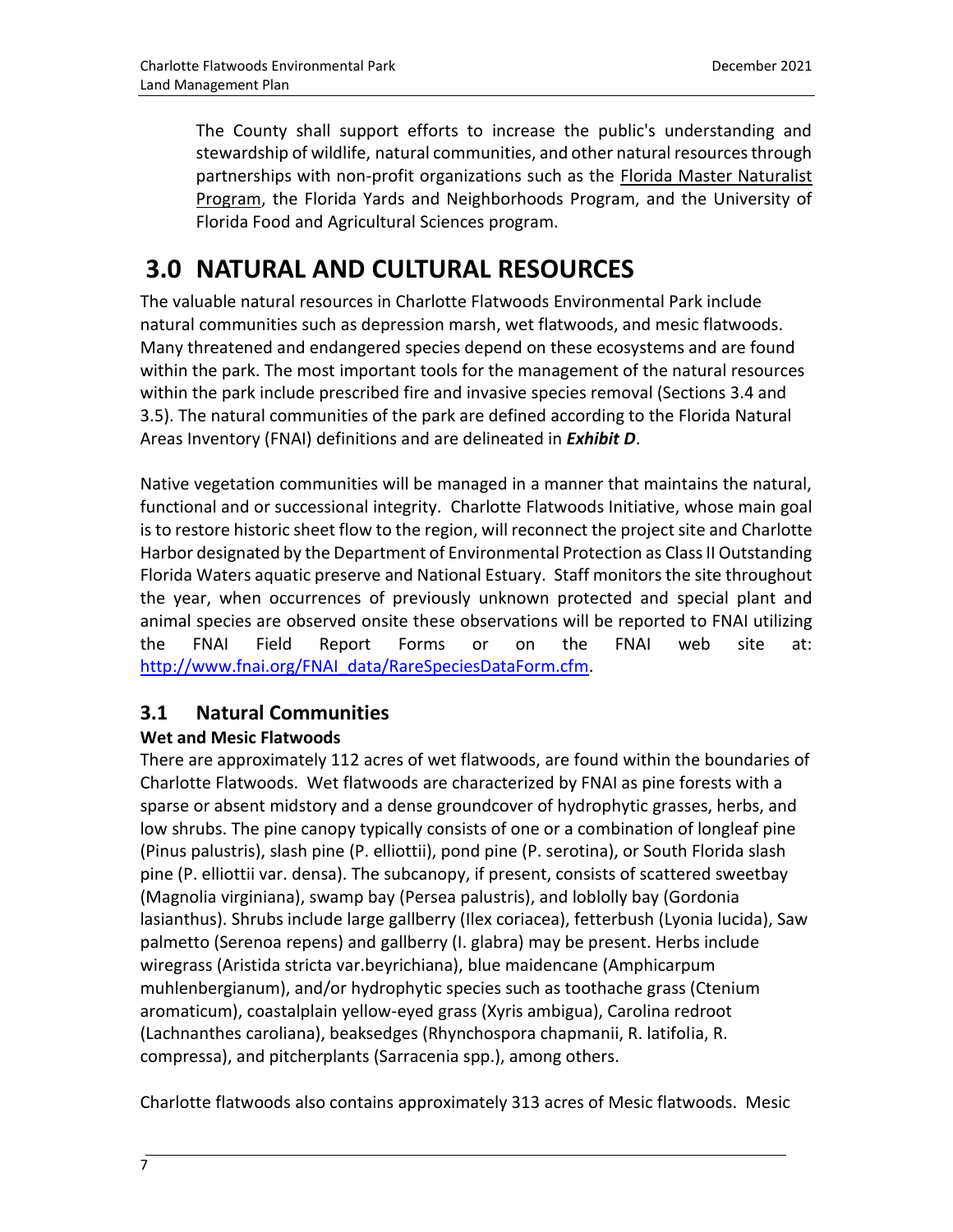flatwoods is characterized by an open canopy of tall pines and a dense, low ground layer of low shrubs, grasses, and forbs. Although slash pine (Pinus elliottii) is currently more common than longleaf pine in mesic flatwoods in northern Florida, this a result of invasion by, or planting of, slash pine after logging of longleaf pine followed by a long period of fire exclusion in the early part of the twentieth century (Garren 1943). Early accounts mention slash pine only in wet flatwoods sites (Clewell 1986). Characteristic shrubs include saw palmetto (Serenoa repens), gallberry (Ilex glabra), coastalplain staggerbush (Lyonia fruticosa), and fetterbush (Lyonia lucida). Rhizomatous dwarf shrubs, usually less than two feet tall, are common and include dwarf live oak (Quercus minima), runner oak (Q. elliottii), shiny blueberry (Vaccinium myrsinites), Darrow's blueberry (V. darrowii), and dwarf huckleberry (Gaylussacia dumosa).

Wet/mesic Flatwoods currently make up the majority of the site and occur as alternating strands through the park with only slight differences between them. Current vegetation community maps show mesic flatwoods as more predominant. With the impacts of roads and ditches surrounding the park, however, the entire property does not drain as it did historically, making it difficult to separate the mesic and wet flatwoods. Much of the historical mesic flatwoods may currently meet the criteria for wet flatwoods and the park is generally referred to as a wet flatwoods system. Efforts will be made to more accurately map these two communities and determine if any additional restoration can and should be done.

While tree density ranges widely, with basal areas of 40 to 95 square feet per acre, most of the flatwoods exhibits an open or moderately open canopy. The pines do not generally have a stunted look, but are very small for their age, presumably because of the wet nature of the park. Palmetto and underbrush density is moderate, with areas of low and high density scattered throughout. This habitat burns on a 3-5 year cycle for habitat restoration and maintenance.

Management goals for these habitat types are as follows:

- Conduct 2 prescribed burns in units containing mesic/wet flatwoods
- Reduce pine density by at least 15 percent
- Continue to manage exotic/invasive species

#### **Depression Marsh**

FNAI describes the depression marshes as forming the characteristic pockmarked landscape seen on aerial photographs of the flat landscapes of the Florida peninsula. They form when the overlying sands slump into depressions dissolved in underlying limestone. These marshes also frequently form an outer rim around swamp communities such as dome swamps. Depression marshes often burn with the surrounding landscape and are seasonally inundated. The deepest zones (dominated by pickerelweed, bulltongue arrowhead or sawgrass) may have a peat substrate and a continuous layer of sphagnum moss, while shallower zones (dominated by peelbark St. John's wort) have a sandy substrate. Maidencane may occur on either sand or peat (Winchester et al. 1985).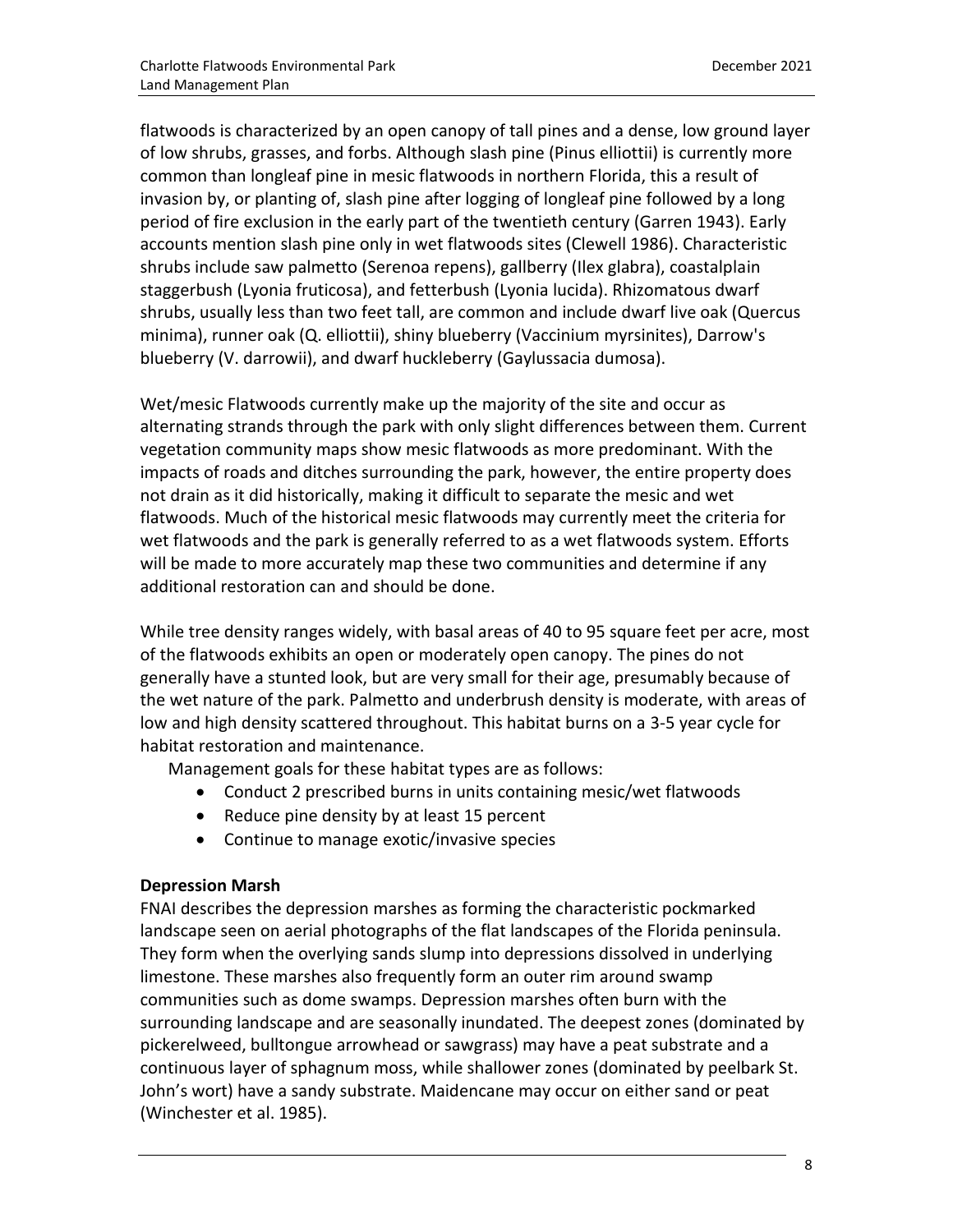Freshwater marshes make up 35 acres of the park. The deeper centers of the natural systems are important water sources for wildlife during dry conditions. Typically these holes are vegetated with alligator flag (Thalia geniculata) and Carolina willow (Salix caroliniana). Five undisturbed depression marshes are found on site. One disturbed marsh has become a central feature.

The 28-acre disturbed wetland in the middle of the park was originally a large area of wet prairie which connected three depression marshes. During the construction of US 41, the prairie and northeast wetland was dug out as a borrow pit. The southern prairie and wetland is still intact and is cut off from the impacted area by a berm and trail. The northwest wetland is also still intact, but connected directly to the borrow pit wetland. While the borrow pit includes three deeper holes, most of it is relatively shallow and dries up during the winter.

Though it is not a natural feature, this man-made wetland has been in place long enough to become naturalized and is considered an important part of the park's ecosystem. The deeper holes are equivalent to "gator holes" during the dry season and hold many species of fish, as well as turtles and alligators. Many species of wading birds can be seen feeding at the holes and throughout the marsh. It is also a common place to see bald eagles in large numbers. Every year for the past several years the borrow pit marsh has been the nesting site for a pair of Florida sandhill cranes, a listed species.

Four other small borrow pits can be found in the park. Two of these are very small but also seem to enhance the ecosystem. The other two are much like large ponds which hold fish, turtles and alligators. These two borrow pits may be modified to create a more natural looking feature, but it is unlikely that the County will be able to completely restore them. Due to the high degree of utilization by a variety of species from the American Alligator to multiple protected listed wading birds backfilling of the borrow pits may not be beneficial. Alligators and their young are frequently seen utilizing the borrow pits and have been observed nesting in the direct vicinity. Listed wading birds are commonly seen foraging in these borrow pits.

The borrow pits are also a feature that was listed when FWC issued a permit for the County to relocate small alligators found on County property and designated Charlotte Flatwoods as a relocation site. The need for such internal relocation is rare but important.

Management goals for this habitat type are as follows:

• Continue maintenance of exotic/invasive species

#### **Listed Plant Species**

Threatened plants that have been documented on the park include: Catesby Lily (Lilium catesbaei), blue-flower butterwort (Pinguicula caerulea), yellow-flower butterwort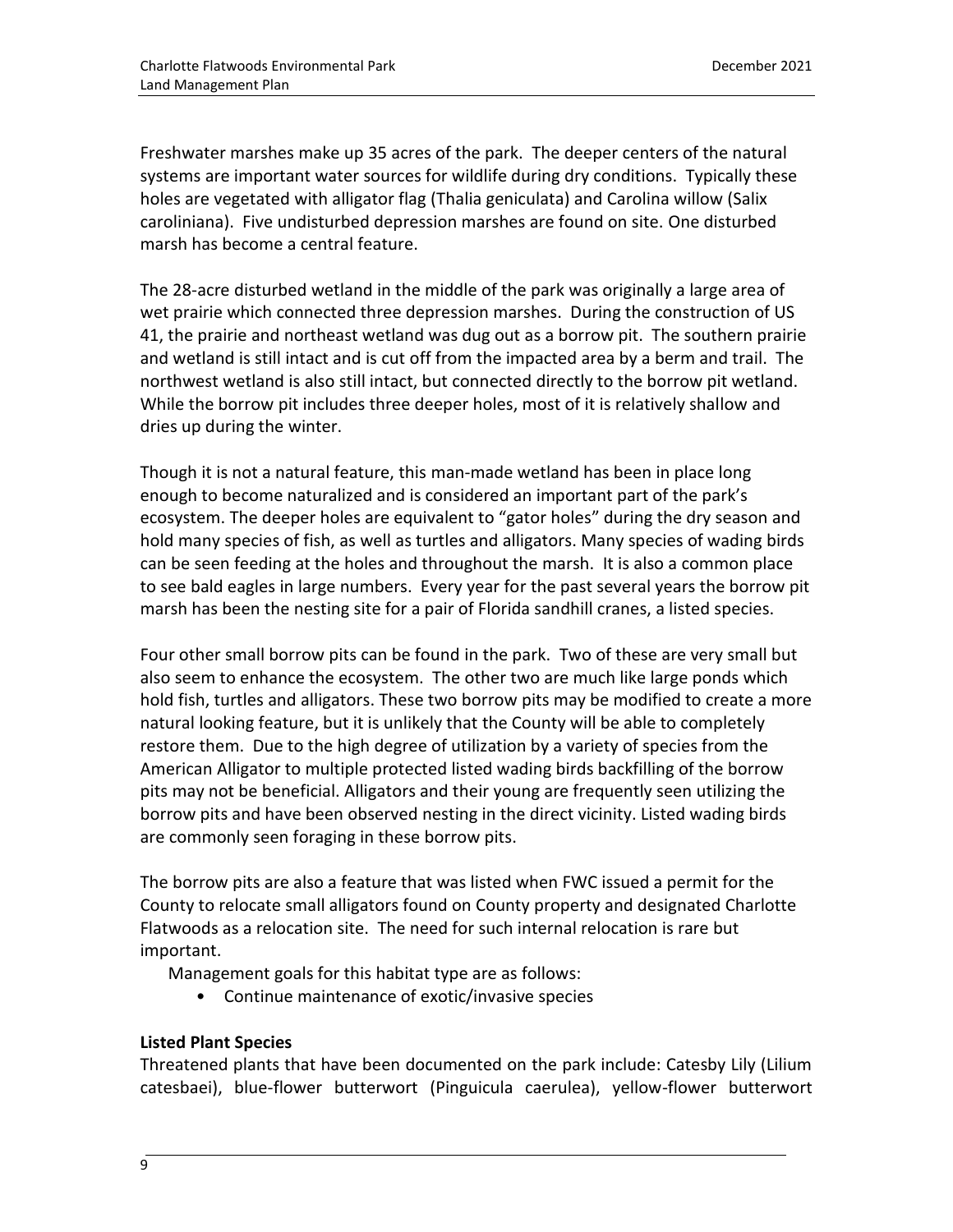(Pinguicula lutea), Southern ladies tresses (*Spiranthes torta*), and Florida Loosestrife (*Lythrum flagellare*).

The natural communities will be monitored once per year. In this routine monitoring, photo points will be taken, and any information on identified listed species will be forwarded to the Florida Natural Areas Inventory using the forms located in (*Appendix A*).

### <span id="page-9-0"></span>**3.2 Invasive/Exotic Plants and Feral Species Management**

Exotic, or nonnative, plants reduce the quantity and quality of habitat available for native wildlife, especially when those exotic species are invasive; meaning that they spread quickly and out-compete native species. Exotic species should be removed for overall environmental health of the natural communities and ecosystem, as well as to preserve diversity and the listed and sensitive species.

Exotic invasive species observed within Charlotte Flatwoods include Brazilian pepper (*Schinus terebinthifolia*), downy rose-myrtle (*Rhodomyrtus tomentosa*), melaleuca (*Melaleuca quinquenervia*), lantana (*Lantana strigocamara*), Australian Pine (*Casuarina equisetifolia*), torpedograss (*Panicum repens*), Earleaf acacia (*Acacia auriculiformis*), and cogongrass (*Imperata cylindrica*), with the most widely distributed being the downy rose-myrtle and the melaleuca. These species are ranked as a Category I Invasive Species according the 2019 List of Invasive Species from the Florida Exotic Pest Plant Council (FLEPPC). Category I species alternative plant communities by displacing native species, changing community structures or ecological functions, or hybridizing with natives. This definition does not rely on the economic severity or geographic range of the problem, but on the documented ecological damage caused (FLEPPC, 201).

Prevention is the most effective method of control; staff continually monitors the sites for early detection and control of populations. Currently, efforts to eradicate these Categories I species closely parallel the exotic species control plans recommended by FLEPPC. Application of the most recent treatment recommendations by species is available via the FLEPPC web site [\(http://www.fleppc.org/\)](http://www.fleppc.org/). *Appendix B*

#### **Exotic/Feral Animals**

Feral pigs are a threat to native plants, communities and most native ground dwelling wildlife. County staff has contracted with the United States Department of Agriculture since 2016 for the control of exotic/invasive fauna on County conservation lands. Pigs have been a constant problem at Charlotte Flatwoods and numbers remain fairly stable in spite of ongoing trapping. Part of the difficulty is that the pigs come and go in response to the hunting activity on the neighboring State land where they are managed as a game animal.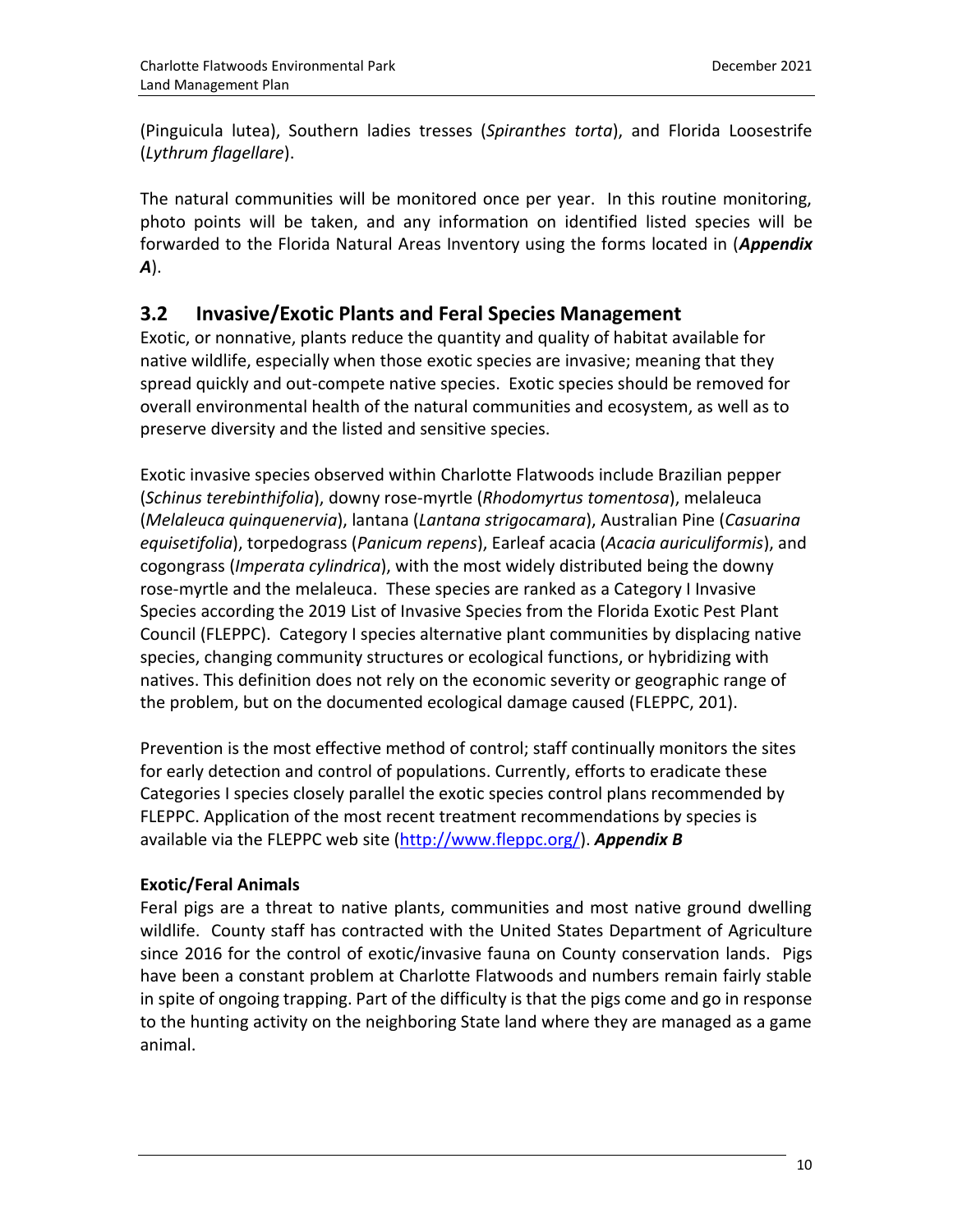Cuban anoles (*Norops sangrei*) and Cuban treefrogs (*Osteopilus septentrionalis*) have also been observed in the park. There is no state, federal, or local eradication program being implemented for these species.

European starlings (*Sturnus vulgaris*) have been seasonally observed within the park in small numbers. There is no state, federal, or local eradication program being implemented for European starlings, except in individual situations. Other than recording incidental observations, there is no monitoring planned for European starlings.

#### **Monitoring**

The site is monitored on a regular basis, to exclusively assess the presence of invasive/exotic plant and animal species.

### <span id="page-10-0"></span>**3.3 Restoration**

Charlotte Flatwoods has been County owned and maintained since 1998. All restoration projects have been completed.

### <span id="page-10-1"></span>**3.4 Prescribed Burning**

Prescribed burning has taken place on Charlotte Flatwoods since its purchase for both ecosystem restoration and maintenance. Each of the major vegetation communities found within the park are fire adapted and the use of prescribed fire is the best way for staff to manage a healthy ecosystem.

Burn priorities and rotations schedules are revisited throughout each year as both management resources and growing conditions change. All management units have perimeter fire-lines which are maintained throughout the year. Burning is coordinated with the DOF. Charlotte County's outreach program to inform residents of the area of the benefits of prescribed burns includes presentations, direct mailings and additional coordination with FFS.

### <span id="page-10-2"></span>**3.5 Listed Species**

Charlotte County maintains a list of species observed within Charlotte Flatwood by County staff. As additional species are observed the list shall be updated. Species found on the Federal and/or State endangered and threatened species lists are referred to as "listed species." For management purposes, Charlotte County Community Services also refers to the biological status as reported by FNAI.

| Endangered (E), Threatened (T) |                |       |     |  |
|--------------------------------|----------------|-------|-----|--|
| Genus                          | <b>Species</b> | State | Fed |  |
| Egretta                        | rufenscens     |       |     |  |
| Mycteria                       | americana      |       |     |  |
| Egretta                        | caerulea       |       |     |  |
|                                |                |       |     |  |

#### **Listed Species of Charlotte Flatwoods Environmental Park**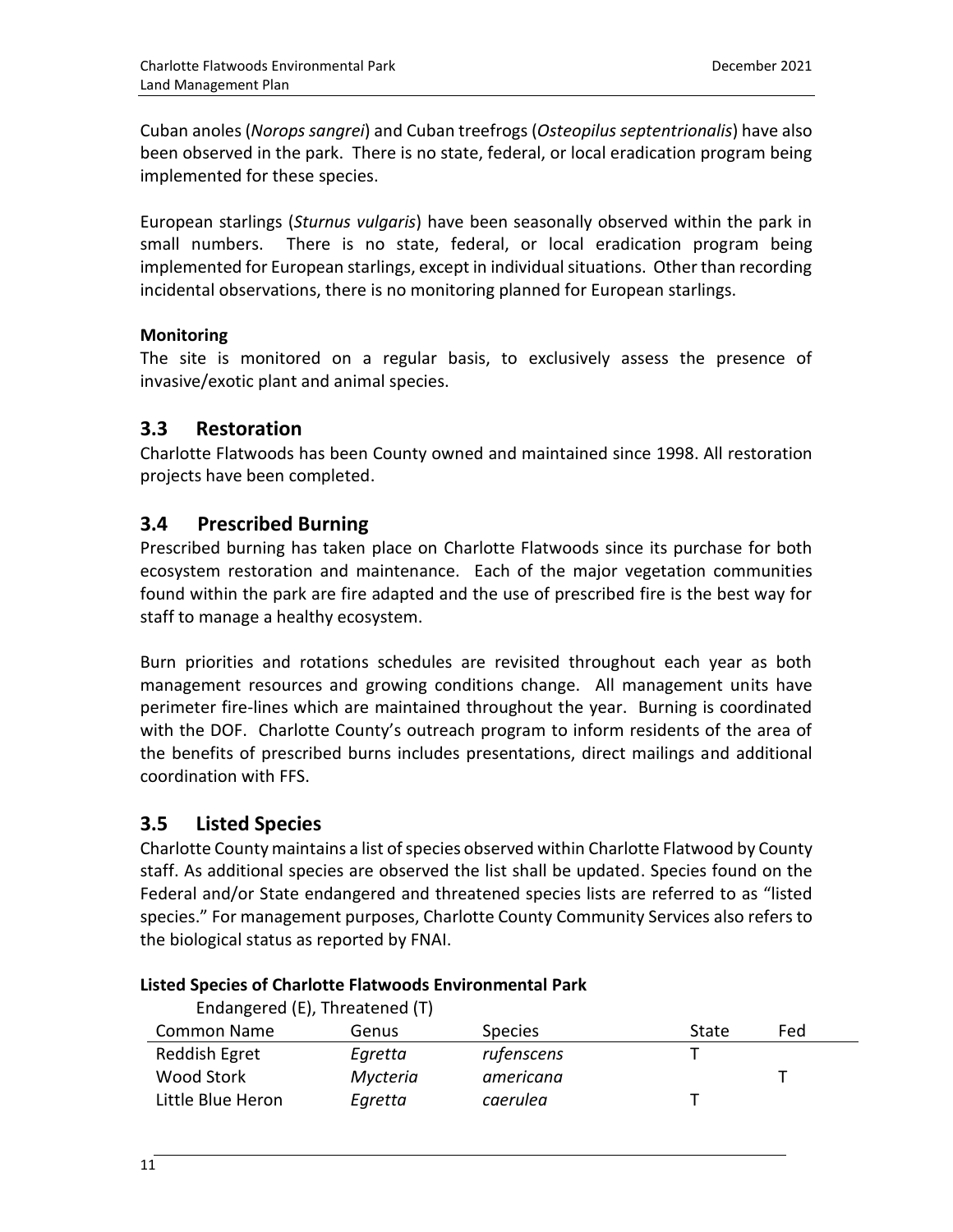| <b>Tricolored Heron</b> | Egretta   | tricolor         |        |
|-------------------------|-----------|------------------|--------|
| American alligator      | Alligator | mississippiensis | T(S/A) |
| <b>Gopher Tortoise</b>  | Gopherus  | polyphemus       |        |

Staff will coordinate as necessary with both the Florida Fish and Wildlife Conservation Commission and U.S. Fish and Wildlife Service with regards to management and protection of listed species.

### <span id="page-11-0"></span>**3.6 Inventory of the Natural Communities**

The natural communities will be monitored as part of ongoing maintenance activities and any information on identified listed species will be forwarded to the Florida Natural Areas Inventory utilizing the FNAI Field Report Forms or on the FNAI web site at: [http://www.fnai.org/FNAI\\_data/RareSpeciesDataForm.cfm](http://www.fnai.org/FNAI_data/RareSpeciesDataForm.cfm).

### <span id="page-11-1"></span>**3.7 Archeological, Cultural, and Historical Resources**

Charlotte Flatwoods Park does not contain, or is not within ¼ mile of, a site listed on the National Register of Historic Places by the National Park Service or a site listed in the Florida Master Site File maintained by the Department of State, Division of Historical Resources (Historical Resources).

An archeological survey was conducted in April 2015, and Charlotte Flatwoods is not recognized by a local historic board or the Historical Resources as being significant at the local, regional, or state level. (*Appendix D*)

The Historical Resources will be contacted immediately if evidence is found to suggest an archaeological or historic resource/site at the Park. If artifacts or historic sites are discovered, collection or disturbance will be prohibited without authorization from the Division of Historical Resources. If artifacts or historical sites are discovered, the Division of Historical Resources will be coordinated with and management will comply with Chapter 267, Florida Statutes, Section 267.061 2(a) and (b). Any significant resources will be interpreted for the public using educational signs.

# <span id="page-11-2"></span>**4.0 SITE DEVELOPMENT AND IMPROVEMENT**

### <span id="page-11-3"></span>**4.1 Acknowledgement Sign**

The acknowledgment sign will be designed to "FCT" specifications, at least 3' x 4', and include the FCT logo, the date the park was acquired and with FCT funds. Signs are being created to assist the public in enjoying the features of this property.

### <span id="page-11-4"></span>**4.2 Existing Physical Improvements**

Existing physical structures within the Park include fences and gates, walking trails, parking areas, and an observation area, naturalized borrow pit marsh.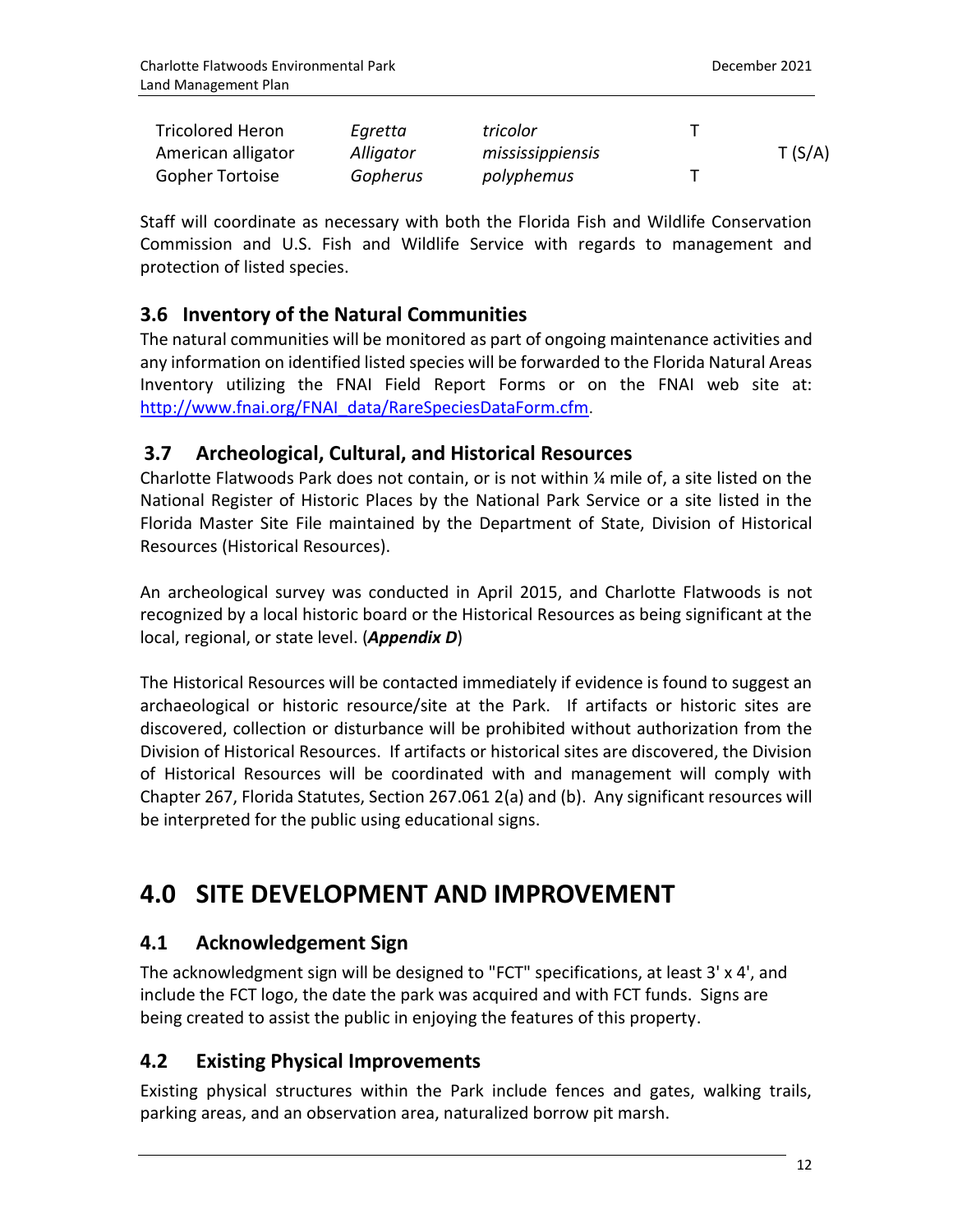- **Entrance Signage**  An entrance sign, bearing the Charlotte County logo and park name has been installed at the entrance area on US 41. Included with this sign is an additional acknowledgement sign identifying the Park as being purchased with funds from "Florida Communities Trust."
- **Fencing -** Four strand smooth wire fencing surrounds the park and delineates the boundaries. Gates with pedestrian walk-throughs are strategically placed and the gate at the main entrance, leading to the parking area is automated with a timer, opening at 7 am and closing at 8:30 pm.
- **Kiosk** A kiosk at the main trailhead has been installed with an informational sign.
- **Walking Trails -** Seven miles of walking trails exist throughout the park. Most trails are native surface and serve as fire breaks for prescribed burning.
- **Parking Areas -** Parking is available along the +/- ¼ mile main entry providing access to several trails. The entry ends at a small developed parking lot with crushed shell surface near the large marsh and loop trial. Limited road-side parking is also available at the access gate on the south border of the Park along Zemel Rd.
- **Observation Area -** An observation area exists as a finger of land jutting out into the large marsh. A picnic table is currently in place at this location. The lookout area is an excellent place to see bald eagles, American alligators, many species of wading birds, warblers, fish, and other wildlife. This area may be enhanced or improved if funding becomes available.
- **Picnic Areas**  There is one picnic area located west of the parking lot near the observation area.

#### <span id="page-12-0"></span>**4.3 Proposed Physical Improvements**

Proposed physical improvements (*Exhibit F*) will provide for appropriate public access, while meeting the management goal of conservation, protection, and enhancement of the Park's natural resources. Charlotte County will request written approval from FCT before undertaking any alterations or physical improvements that are not addressed in the MP.

• **Trail Map and Points of Interest Signage** – Two additional signs will be installed at the existing Kiosk. The first sign will be a map of the existing hiking trails, and the locations of the "Points of interest." The second sign will contain information associated with each "Point of Interest", which will include facts about Freshwater Marshes, Sandhill Cranes, Bird Boxes, Alligators, Hydric Prairie, and Otters.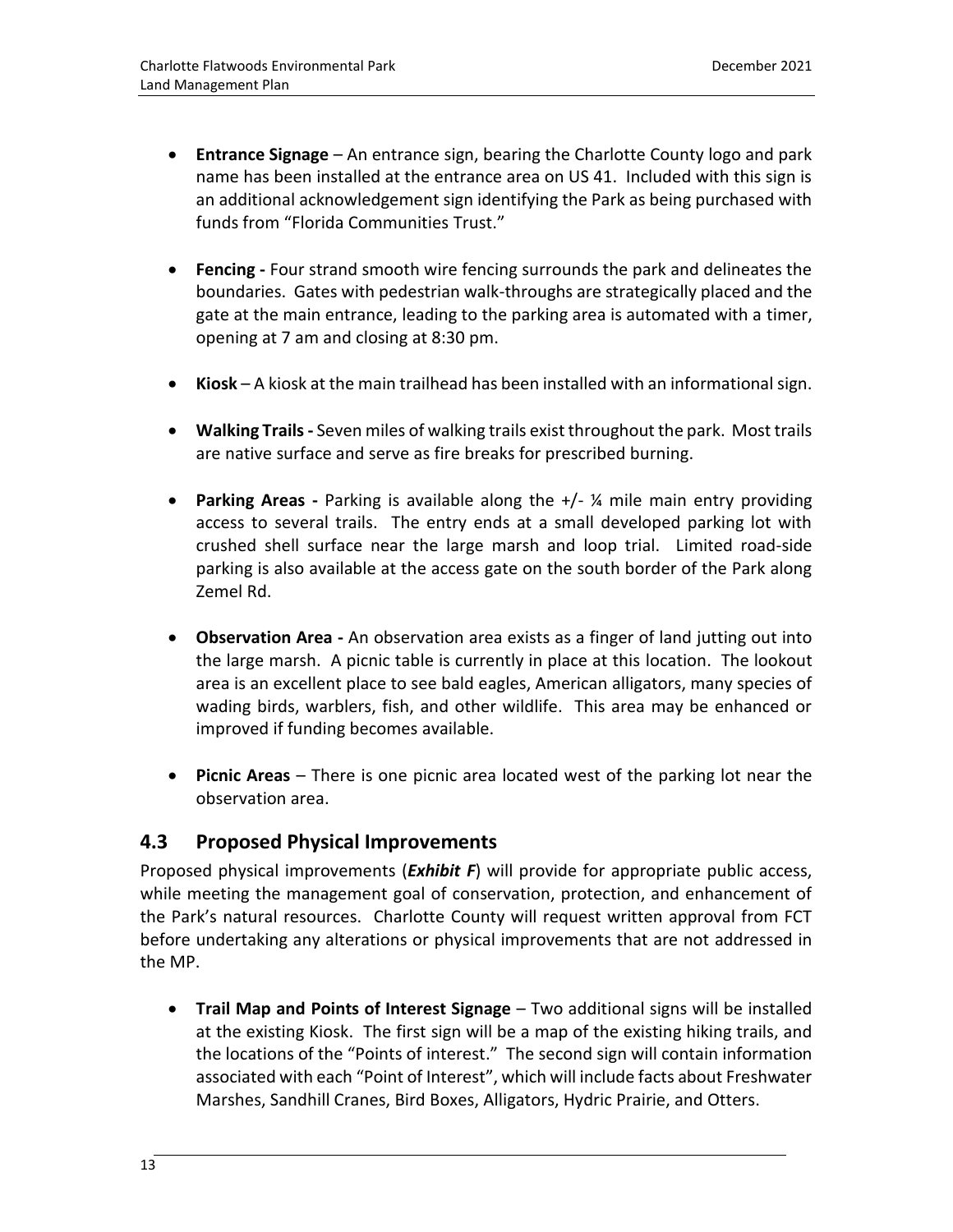Surveys will identify any protected vegetation or wildlife inhabiting the site. Site plans will be adjusted accordingly to protect any such species. Relocation of listed species may be considered as an alternative. Any relocation efforts will adhere to all permits as may be required by FWC and USFWS.

### <span id="page-13-0"></span>**4.4 Low Impact Development and Buffers**

A wetland buffer will be provided between parking lots, major facilities, and wetlands wherever feasible and as dictated by state/federal permitting.

### <span id="page-13-1"></span>**4.5 Stormwater Facilities**

No storm water facilities are being proposed for the park. If storm water facilities are implemented, they will be designed to provide recreational open space or wildlife habitat in a park-like setting

### <span id="page-13-2"></span>**4.6 Hazard Mitigation**

The project site is in FEMA Zone D, meaning the flood risk is undetermined. No major structures are planned for construction within the park. This property will function as a buffer for wind and storm surge associated with a storm event.

### <span id="page-13-3"></span>**4.7 Education Program**

Charlotte County is committed to providing at least 4 regularly scheduled environmental or historical education programs at the project site conducted by the trained educators and resource professional. The curriculum will focus on the history of Charlotte County and the historic significance of the area along with an array of environmental awareness, education, and information. Additionally, special events are held throughout the year at the park and coordinated by Parks and Recreation staff. Charlotte County has a current contract with Charlotte Harbor Environmental Center. This contract provides for 4 educational outreach events onsite per year.

## <span id="page-13-4"></span>**4.8 Permits**

All applicable permits and/or approvals will be obtained prior to any permittable activities occurring on the project site.

### <span id="page-13-5"></span>**4.9 Easements, Concessions and Leases**

No easements or leases are found on Charlotte Flatwoods Environmental Park. No concessions have been granted to date.

Any revenue generated on the site will be placed into a separate account to be used solely for the management of Charlotte Flatwoods. Charlotte County will provide FCT 60 days prior written notice and information regarding any lease, management contract, or concession agreement proposed for the site and will seek FCT approval before granting any such revenue generating contract.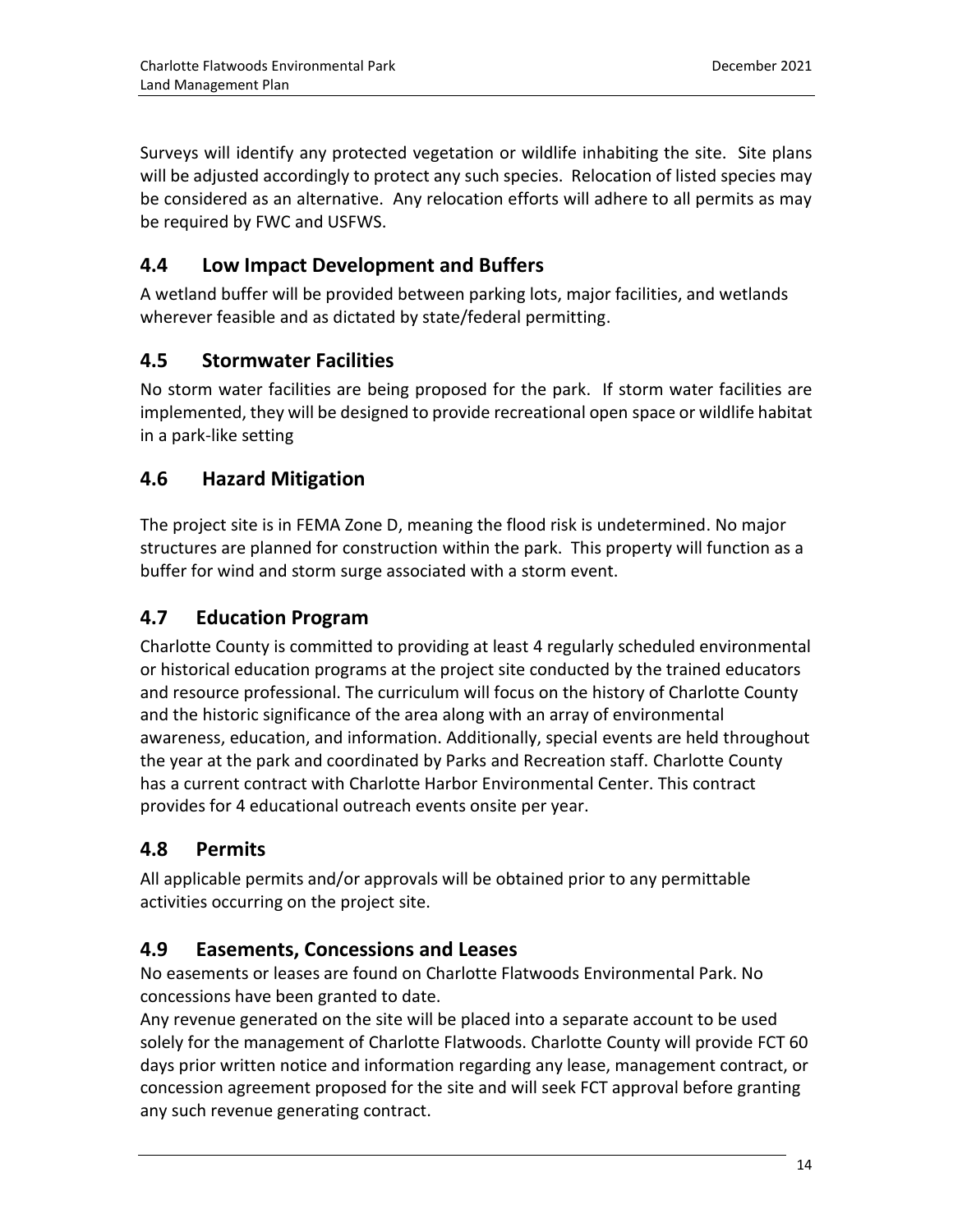# <span id="page-14-0"></span>**5.0 MANAGEMENT NEEDS**

### <span id="page-14-1"></span>**5.1 Coordinated Management**

Community Services' staff is committed to working with all interested parties in accomplishing the management goals. When appropriate, Staff works on coordination and management of these lands with various County Departments, the Parks and Recreation Advisory Board and ESLOC. Coordination also takes place with FFS, DEP, and FWC concerning permitting and wildlife management where necessary. The Charlotte County Sherriff's Office assist in coordinating security in the park.

### <span id="page-14-2"></span>**5.2 Greenways and Trails**

Charlotte County Resolution No. 980440A0 pledged to develop an integrated system of trails, greenways, corridors, preserves, and waterways, in order to provide a foundation for the eco-tourism industry, provide wildlife corridors, and enhance public access to and appreciation of the County's natural resources. Charlotte Flatwoods Environmental Park enhances Charlotte County's integrated network of greenways by creating publiclyowned, passive-use open space adjacent to and in the general vicinity of this integrated network. A map of publicly-owned land within the vicinity of the Park is provided in Figure 6. The Yucca Pens Unit of the State-owned Fred C. Babcock-Cecil M. Webb Wildlife Management Area abuts the park on the west and north.

It is important that the Division coordinate with federal, state, and local agencies on the management of this greenway corridor, as management of one property may affect or enhance the management objectives of another. Coordinated management is discussed in Sections 3.5 and 5.1

### <span id="page-14-3"></span>**5.3 Staffing**

The Division will provide staffing, management, and maintenance for the Park. A full time Environmental Specialist will be directly responsible for all land management activities. Assistance from other Environmental Specialists and additional Department staff will be available as needed and the support of the Division Manager and other administrative positions will be available. Additional staffing may be obtained through volunteers, non-profit organizations, and/or contracted services as needed.

### <span id="page-14-4"></span>**5.4 Public Education and Outreach**

The County is committed to providing appropriate passive outdoor recreational opportunities by allowing public access to the Park. Additional educational programming opportunities designed to facilitate a greater understanding and appreciation of the natural resources may be provided as appropriate and as the need and public interest develops. The environmental education program may include:

• **Organized excursions into the Park**. Organized programs will meet FCT requirements. Currently a non-profit organization is contracted to lead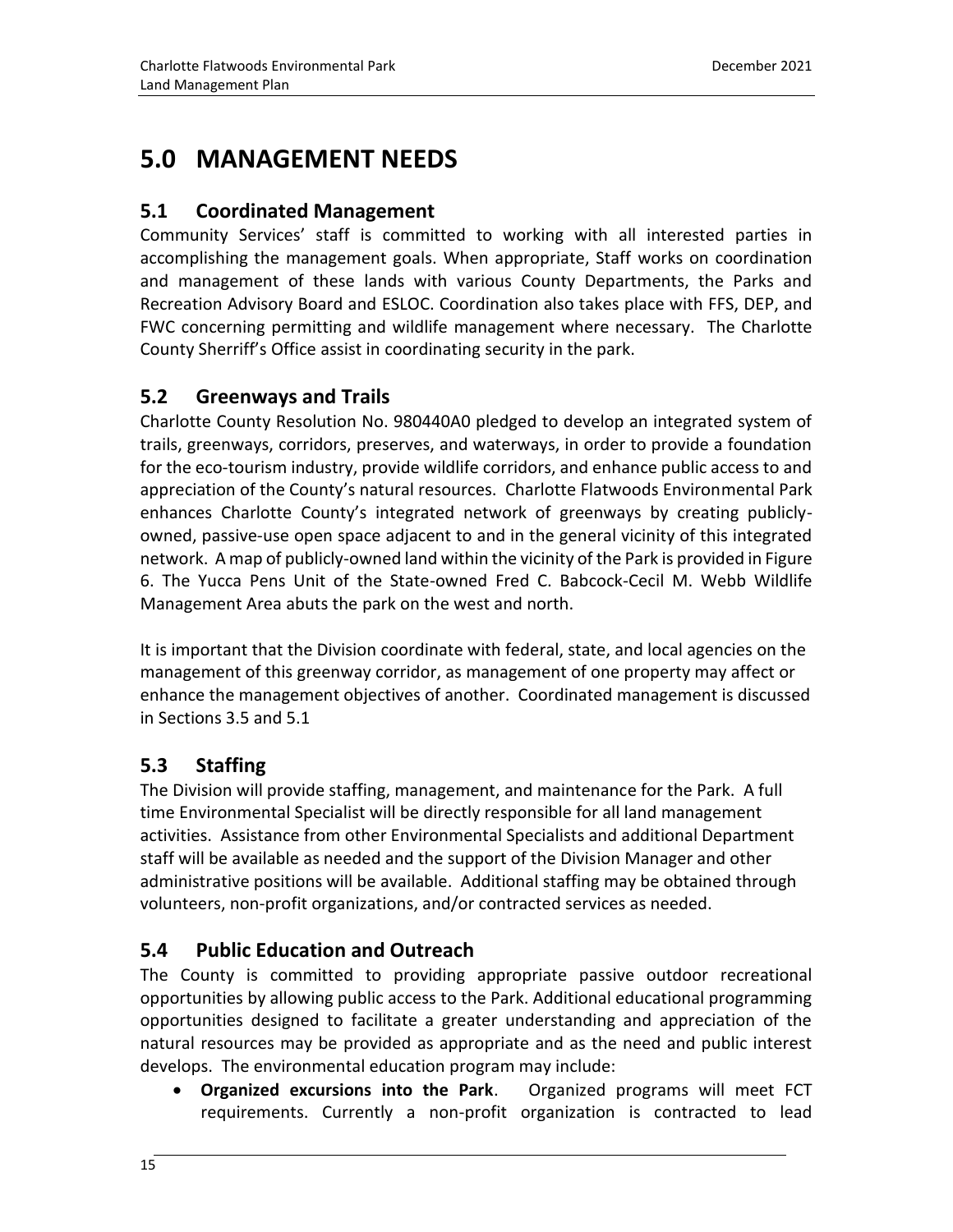educational nature walks throughout the year. Additional organized programming may be developed by staff or by non-profit organizations at the direction of the Division.

• **Self-guided excursions into the Park.** Trail signs and educational kiosks (including a large site map) will be installed at the Park. Trail maps and a wildlife checklist will be posted on the County's website; because of printing costs, the County does not plan to provide printed copies at the Park.

Organized program descriptions will be included in the annual FCT Stewardship Report, including types of programs and the number of participants.

### <span id="page-15-0"></span>**5.5 Maintenance**

Charlotte County Community Services has the responsibility for managing and maintaining the Park. The maintenance objectives for the Park are visitor and employee health, safety, and welfare, maintenance of aesthetic qualities, and protection of natural resource values. Structures, such as bridges and fences, are inspected during monthly site inspections for maintenance and repair needs. Exotic vegetation treatment needs are met with both habitat management and trail maintenance activities. The site will have dedicated staff to perform routine maintenance tasks, including

- Mowing and pruning of vegetation around the entrance, parking areas, trails, and fire breaks
- Upkeep and cleaning of the facilities (including parking areas, fencing, kiosks, and signage)
- Garbage and debris removal
- Land Management (including removal of exotic species and prescribed burning)

The Division may utilize contracted and/or volunteer services as needed to assist in maintenance tasks.

### <span id="page-15-1"></span>**5.6 Security**

Charlotte County is concerned about both the safety of visitors and the protection of natural resources. The Community Services' Parks and Natural Resources Division staff ultimately has the responsibility for site security, including prevention of vandalism, property damage, unauthorized vehicle access, and trespassing. A three-tiered approach to site security is employed:

- **Signage and Fencing** Signs and fencing shall be installed to restrict vehicle access and warn against other restricted or prohibited activities.
- **Staff** Division staff shall monitor the integrity of the fences, repair damage by vandalism, monitor the site for evidence of ATV use, and take measures to clarify restricted areas and activities to citizens with signage
- **Sheriff, Fire/EMS, and DOF** Shall respond to emergency calls from citizens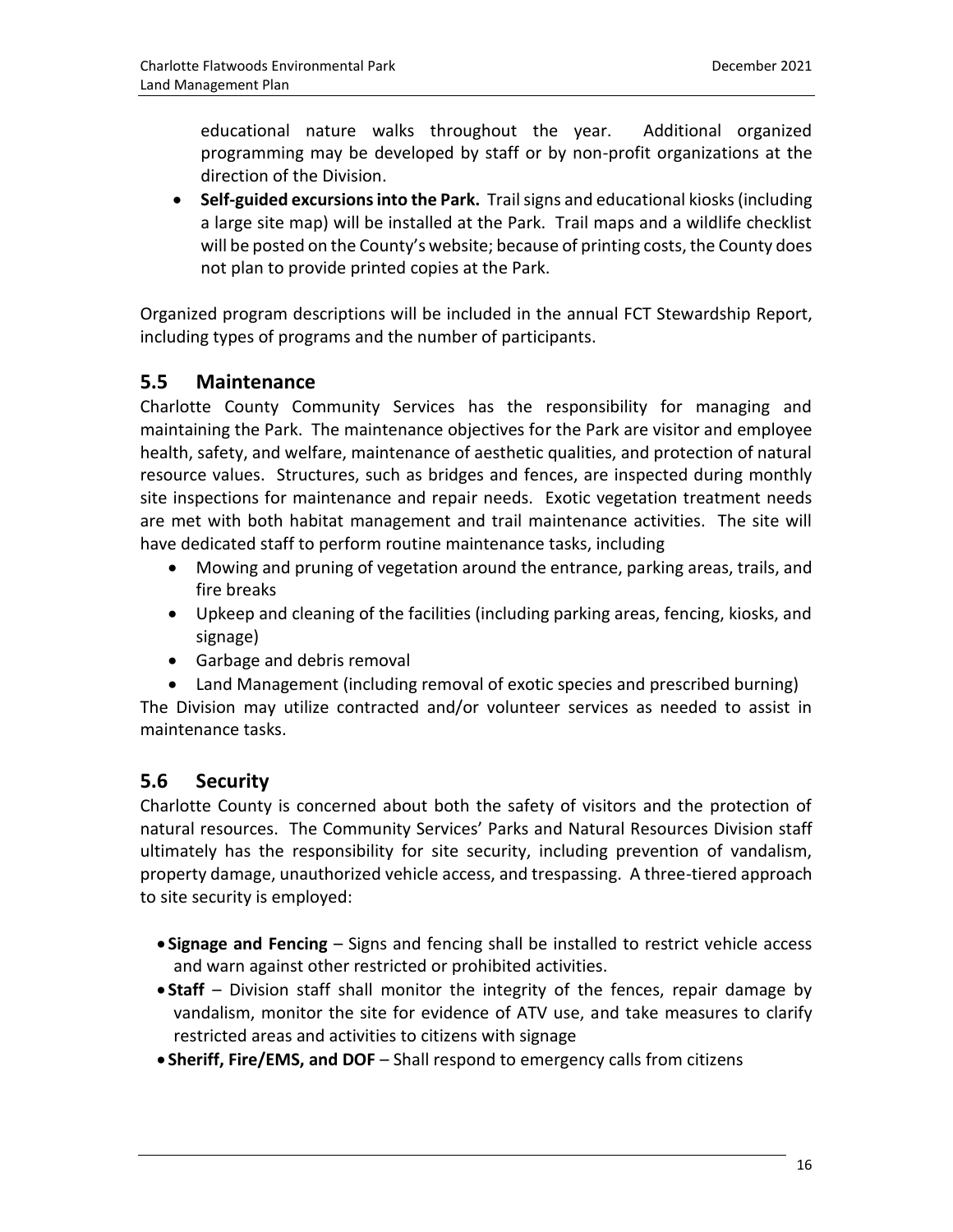Activities that that are not compatible with passive natural resource based activities are prohibited. Such prohibited activities include alcoholic consumption, social gatherings except for nature hikes, personal acts considered indecent or not appropriate for all ages and all groups within the public, disturbance of the peace, hunting except for the contracted removal of exotic and/or nuisance animals, harassing of wildlife, harvesting, destruction and/or removal of vegetation, any other activity that may have a negative impact on visitors, wildlife and/or the ecosystem.

All wildlife species are protected, including venomous snakes and other dangerous animals, and shall not be killed, harmed or harassed by visitors or staff unless they present an immediate, clear and unavoidable threat, or are part of an exotic species removal program to be carried out by authorized personnel only. Safety against wildlife species is not considered a viable reason to carry a lethal weapon. Except when carrying a concealed weapon for personal safety, accompanied by a license to do so by the state, possessing a firearm, bow, crossbow, trap or other hunting device is considered the intent to hunt or take wildlife and is prohibited.

# <span id="page-16-0"></span>**6.0 COST ESTIMATE AND FUNDING SOURCES**

A portion of this Park was acquired using funds from FCT. The remainder was funded by Charlotte County Local Option Sales Tax. The Park will be managed using ad valorem County taxes.

The annual cost estimate was broken into seven major categories:

- **Natural Resource Protection** 
	- o Exotic vegetation treatment \$10,000
	- $\circ$  Feral animal/Exotic plant monitoring in house
	- $\circ$  Listed species survey in house or volunteer
- **Resource Enhancement** 
	- $\circ$  Controlled burning \$7200 (One rotation of all management units, approximately 450 burnable acres at approximately \$16 per acre, in house cost)
	- o Mechanical thinning -In house
- **Archeological and Historical Resource Protection**
- **Educational Program** 
	- o Educational signs and kiosk \$3000
- **Maintenance** 
	- $\circ$  Mowing and pruning of vegetation around the entrance, fence, parking area, trails, and fire breaks -In House Upkeep of facilities (parking area, fencing, kiosk, signage) - \$1500 annually (Cost estimate based on current contract for environmental fencing)
- **Staffing** See Section 5.3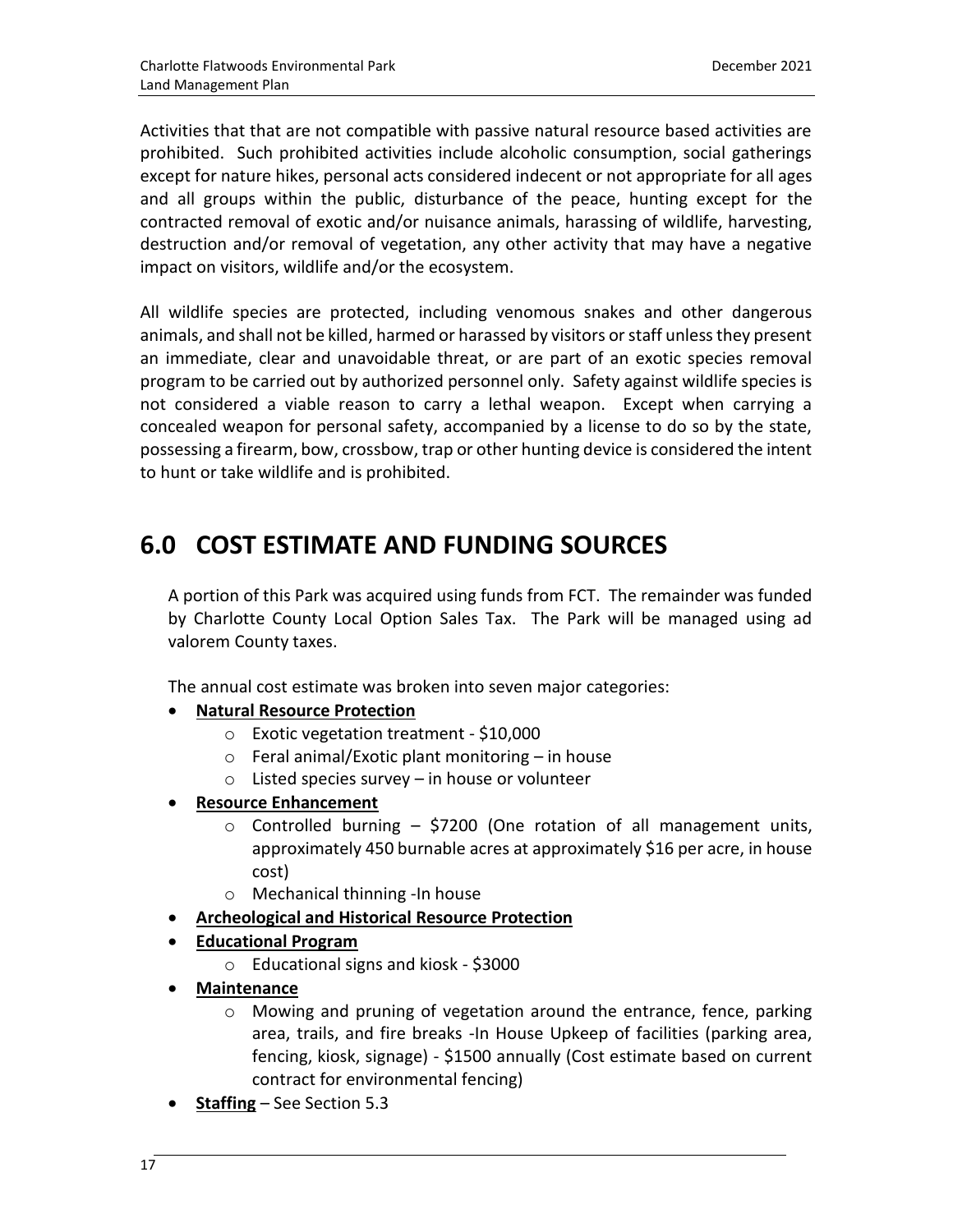# <span id="page-17-0"></span>**7.0 PRIORITY SCHEDULE**

A priority schedule that details a timeline for major events is included in *Appendix E*. This priority schedule covers 2019-2034.

# <span id="page-17-1"></span>**8.0 MONITORING AND REPORTING**

Charlotte County Natural Resources staff will prepare and submit an Annual Stewardship Report on October 30th of each year that will outline the implementation of the management plan. If any modification of the management plan is needed, or site alterations are needed, Charlotte County will seek FCT review and approval prior to any such work.

Division staff will also prepare and submit an annual revenue report. This report will contain data on revenue earned during the previous State Fiscal Year. FCT provides a Revenue Reporting Form for this purpose.

## <span id="page-17-2"></span>**8.1 FCT Stewardship Report**

It is the Division's responsibility to provide an Annual FCT Stewardship Report each year on or before October 30<sup>th</sup>, as required by Rule 9K-7.013 F.A.C. which evaluates the implementation of the Management Plan.

Any proposed modification of the Management Plan and/or undertaking any site alternations or physical improvements that are not addressed in the FCT-approved Management Plan requires FCT review and approval.

### <span id="page-17-3"></span>**8.2 Revenue Report**

The FCT is required annually to report on revenue earned on project sites acquired with FCT grant funds. In order to meet this requirement, by July 31 of each year, the Division will provide an annual report of revenue earned in the previous State Fiscal Year, July 1 through June 30. All fees collected will be placed in a segregated account solely for the upkeep and maintenance of the project site.

### <span id="page-17-4"></span>**8.3 Habitat Assessment Monitoring**

The goals of habitat assessment monitoring are to evaluate management efforts to ensure they are meeting ideal habitat requirements that are required for the associated plant and animal species to thrive. Evaluations from these monitoring efforts will be included in the Annual FCT Stewardship Report.

Monitoring efforts have been described in Sections 3.1, 3.4, and 3.5. Those monitoring efforts are summarized as:

- Ongoing inspection for feral pig (or other invasive species) damage.
- Listed Plant Survey
- Habitat photo monitoring